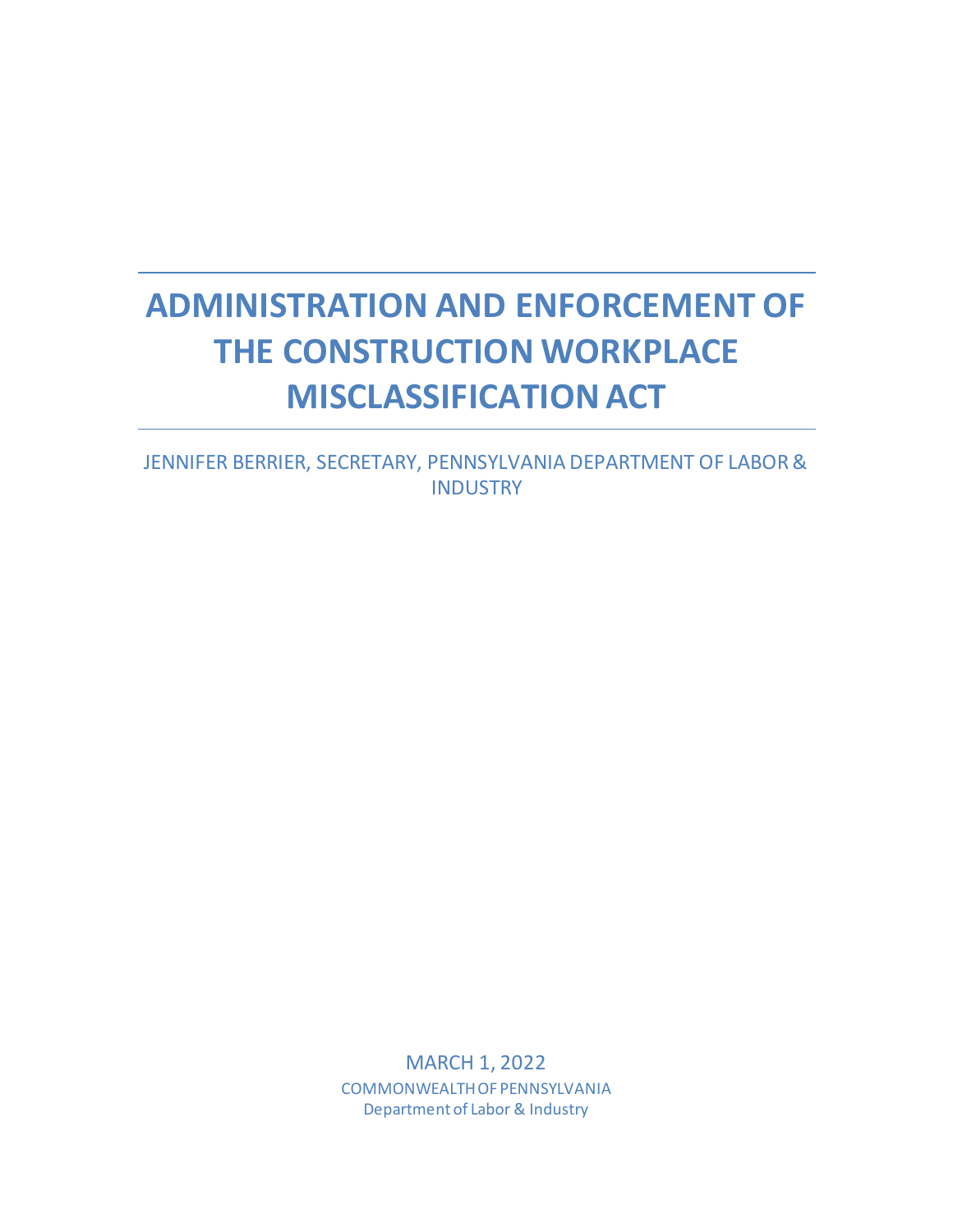The Construction Workplace Misclassification Act, 43 P.S. §§ 933.1– 933.17 (Act 72 or Act), went into effect on February 10, 2011. The Act prohibits employers from misclassifying construction workers as independent contractors who do not satisfy all the definitional criteria of an independent contractor. The Act establishes a definition of independent contractor for purposes of workers' compensation, unemployment compensation, and Act 72.

Act 72 grants administrative enforcement powers to the Secretary of Labor & Industry (Secretary). The Department of Labor & Industry's (Department) Bureau of Labor Law Compliance (BLLC or Bureau) enforces the Act on behalf of the Secretary. The Office of Attorney General and local district attorneys have concurrent jurisdiction for the prosecution of the Act's criminal provisions.

Act 72 provides for the imposition of criminal and administrative penalties against employers, or officers or agents thereof, which are found to have committed violations. Additionally, the Act empowers the Secretary to petition a court to issue a stop-work order mandating the partial or complete cessation of work at the site of an ongoing intentional misclassification.

Section 4(c) of the Act authorizes the Secretary to undertake remedial action if there is evidence establishing that a person has violated the Act. Section 10(a) explicitly prohibits an employer from discriminating in any manner or taking adverse action against any person for exercising any right protected by the Act, including the filing of a complaint with the department or informing any person about an employer's noncompliance. Section 10(b) makes clear that a complainant's failure to prevail on the merits on allegations of employer noncompliance does not remove the retaliation prohibition set forth in subsection (a), so long as the complainant's allegations were made in good faith. Finally, section 10(c) creates a rebuttable presumption that the taking by an employer of adverse action against a person within 90 days of that person's exercise of rights protected by the Act constitutes prohibited retaliation.

Section 14 of the Act requires the department to submit annually, by March 1, a report to Pennsylvania's General Assembly "detailing, to the maximum extent possible, data on the previous calendar year's administration and enforcement of [Act 72]." The department is permitted to include in the report all relevant facts and statistics that it believes to be necessary.

Section 17 of the Act provides that "The department shall not be required to enforce this Act until adequate funding is appropriated." The Bureau continues to enforce the provisions of Act 72, and collect penalties, despite never receiving any additional funding for the administration of the Act.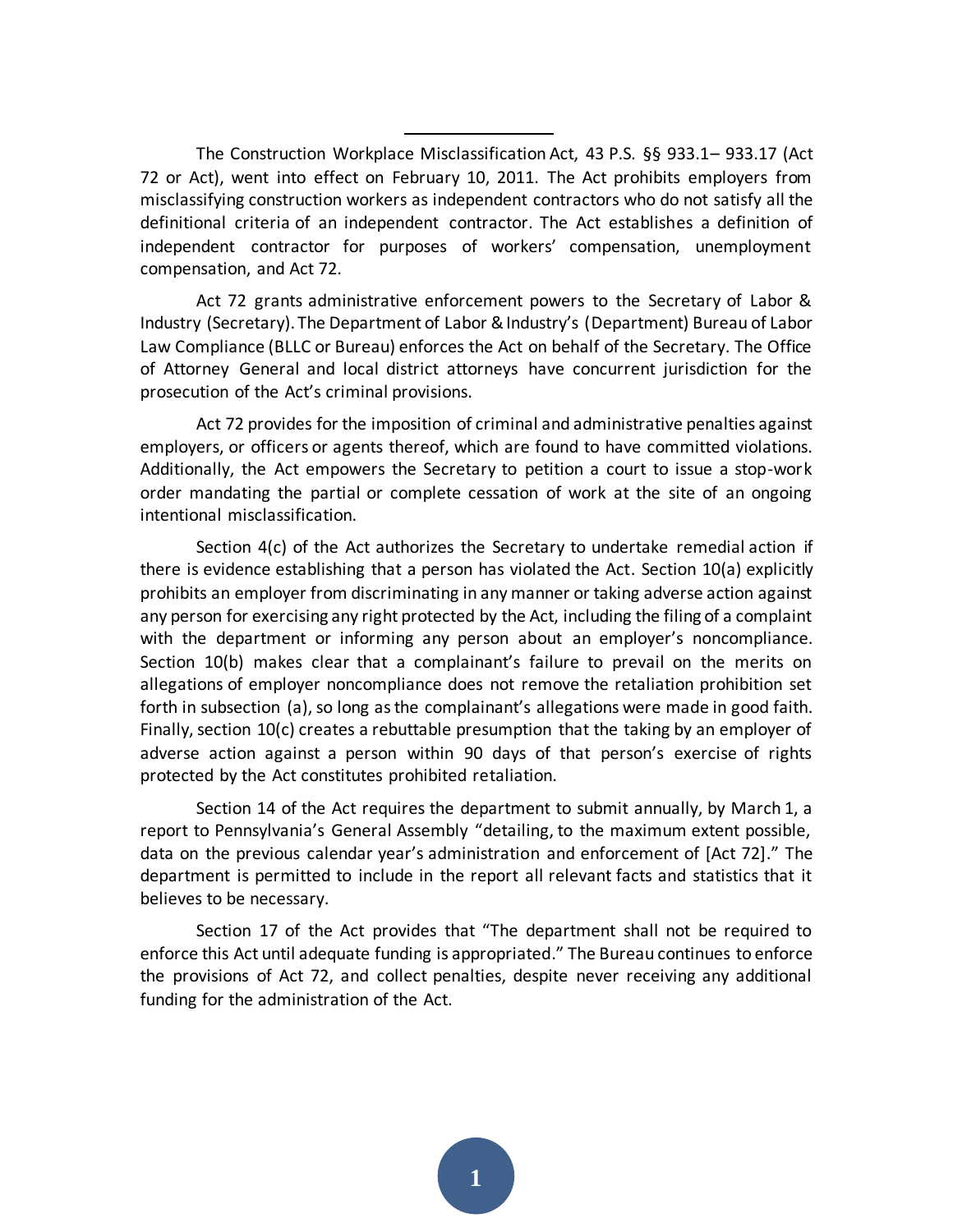## **Bureau of Labor Law Compliance (BLLC) Overview**

BLLC enforces and administers the following 13 laws:

- 1. Construction Workplace Misclassification Act (Act 72),
- 2. Prevailing Wage Act,
- 3. Wage Payment and Collection Law,
- 4. Minimum Wage Act,
- 5. Child Labor Act,
- 6. Apprenticeship and Training Act,
- 7. Prohibition of Excessive Overtime in Health Care Act (Act 102),
- 8. Seasonal Farm Labor Act,
- 9. Industrial Homework Law,
- 10. Personnel File Inspection Act,
- 11. Employer to Pay Employment Medical Examination Fee Act,
- 12. Equal Pay Law,
- 13. The Construction Industry Employee Verification Act.

## **Current BLLC Complement**

The Bureau has a staff complement of 36.

The Director's office includes the Director, two program managers, and two persons in clerical support. The Bureau has a compliment of four investigative supervisors.

The Bureau currently has 26 investigators on staff; each is responsible for all 13 labor and safety laws. The staff complement breakdown is as follows:

| <b>ALL STAFF</b><br><b>BY OFFICE</b> | <b>TOTAL</b> | <b>FILLED</b> | <b>VACANT</b> |
|--------------------------------------|--------------|---------------|---------------|
| Director's                           |              |               |               |
| Altoona                              |              |               |               |
| Harrisburg                           |              | 5             |               |
| Philadelphia                         | 8            | 8             |               |
| Pittsburgh                           |              |               |               |
| Scranton                             | 8            | 8             |               |
| <b>TOTAL</b>                         | 36           | 36            |               |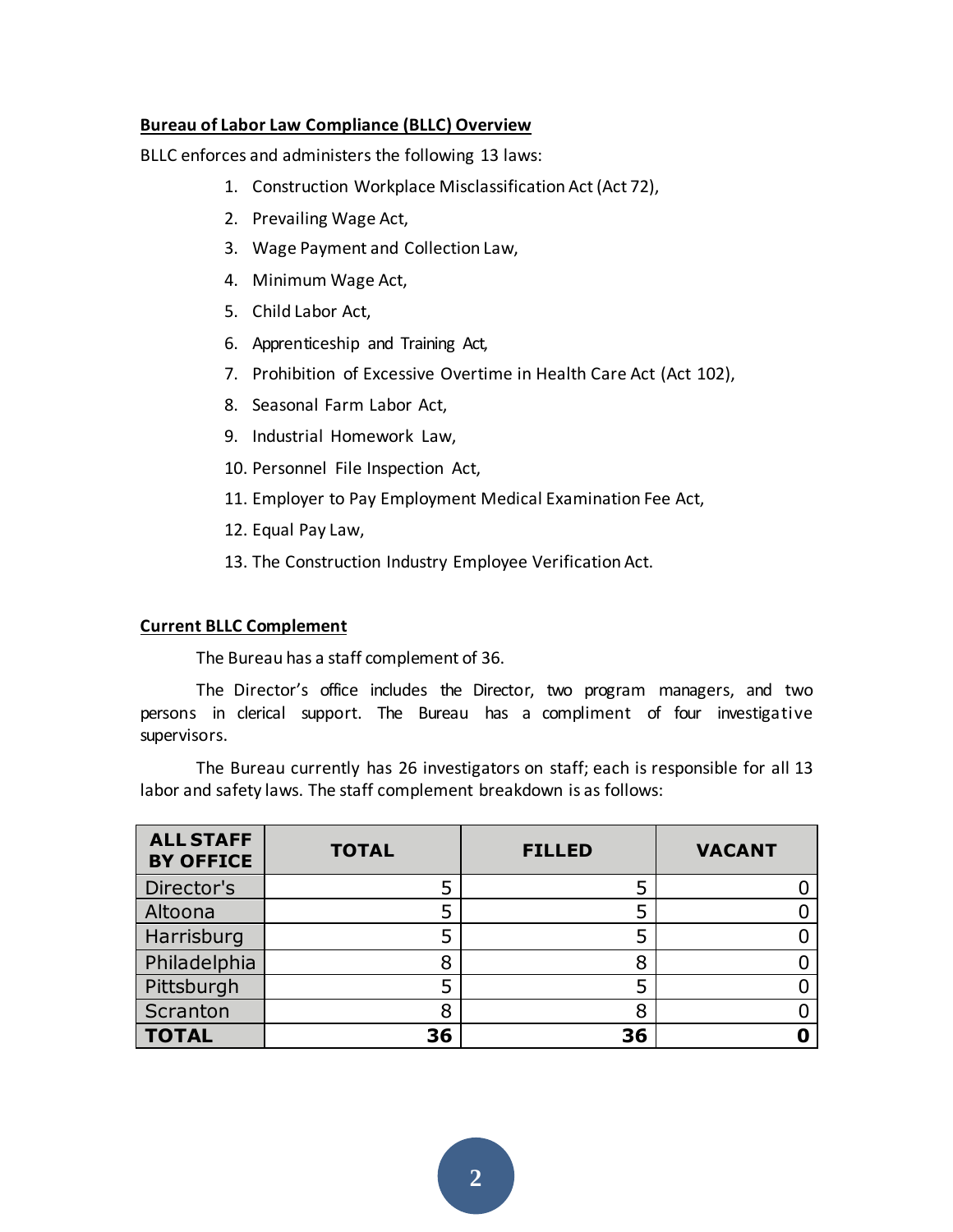| <b>INVESTIGATOR STAFF</b><br><b>ONLYBY OFFICE</b> | <b>TOTAL</b> | <b>FILLED</b> | <b>VACANT</b> |
|---------------------------------------------------|--------------|---------------|---------------|
| Altoona investigators                             | 4            | 4             |               |
| Harrisburg<br>investigators                       |              |               |               |
| Philadelphia<br>investigators                     |              |               |               |
| Pittsburgh<br>investigators                       |              |               |               |
| Scranton investigators                            |              | 6             |               |
| <b>TOTAL</b><br><b>INVESTIGATORS</b>              | 27           | 26            |               |

### **Enforcement Overview**

Act 72 prohibits contractors from treating construction employees as independent contractors. The Act provides that for a worker to be deemed an independent contractor, the worker must:

- (1) have a written contract to perform services;
- (2) be free from control or direction over the performance of work under contract; and
- (3) be customarily engaged in an independently established trade or business.

There are six factors that establish an independent trade or business:

- (1) worker possesses his/her own essential tools and equipment;
- (2) worker realizes profit or loss through services;
- (3) Worker has a proprietary interest in business through which services are performed;
- (4) worker has a business location separate from contractor;
- (5) worker previously performed similar services for others, holds himself/herself out to do work for others, and is free from direction or control of the contractor; and
- (6) worker maintains liability insurance of at least \$50,000.

#### **How the Department Enforces Act 72**

Act 72 is primarily enforced by BLLC, which has 26 current investigators in five district offices throughout the Commonwealth.

Alleged violations may be assigned to an investigator who interviews the contractor and workers and requests all pertinent documentation, such as a copy of the contract or the insurance certificate.

If there is evidence of a violation, the case is referred to the department's Office of Chief Counsel for prosecution, unless there is a settlement.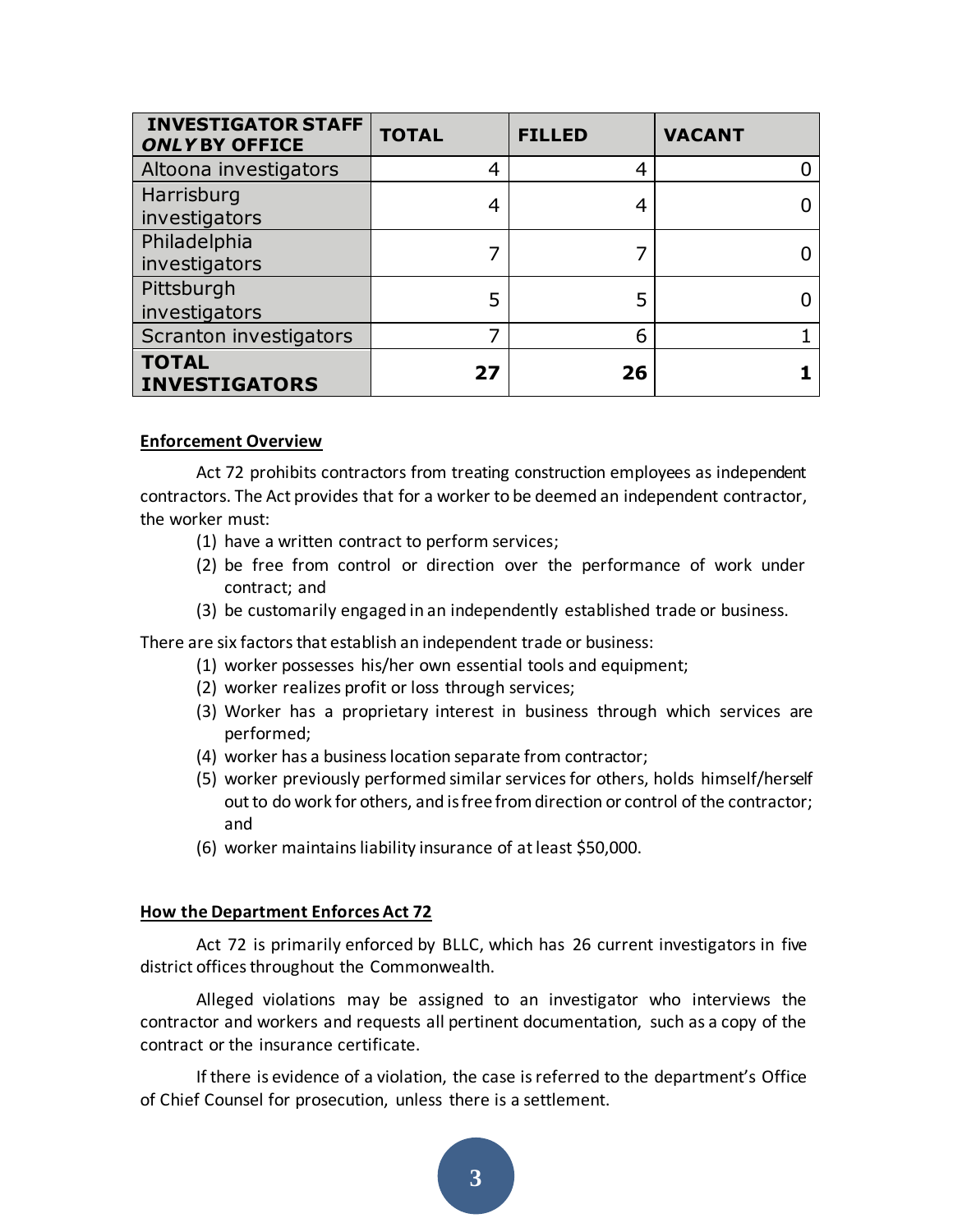If there is not conclusive evidence of a violation, the investigation may be closed after review by a supervisor.

Additionally, BLLC is referred cases from both Office of Unemployment Compensation Tax Services (OUCTS) and the Bureau of Workers Compensation (BWC). Those concluded referrals can then render administrative penalties issued by BLLC. The Bureau also refers cases to these offices in instances when it discovers probable misclassification.

The following graphics represent an historical accounting of Act 72 cases BLLC has investigated since the inception of the law in February 2011 through 2021:

| <b>YEAR</b>  | <b>CASES</b> |  |
|--------------|--------------|--|
| 2011         | 27           |  |
| 2012         | 9            |  |
| 2013         | 25           |  |
| 2014         | 50           |  |
| 2015         | 297          |  |
| 2016         | 185          |  |
| 2017         | 211          |  |
| 2018         | 182          |  |
| 2019         | 192          |  |
| 2020         | 72           |  |
| 2021         | 88           |  |
| <b>TOTAL</b> | 1338         |  |

#### **Cases filed with BLLC in 2021**

This is a listing of counties assigned to District Offices within BLLC:

- **The Altoona District Office** is comprised of Armstrong, Bedford, Blair, Cambria, Cameron, Centre, Clearfield, Clarion, Clinton, Elk, Forest, Fulton, Huntingdon, Indiana, Jefferson, McKean, Mifflin, Potter, Somerset, and Warren Counties
- **The Harrisburg District Office** is comprised of Adams, Cumberland, Dauphin, Franklin, Juniata, Lancaster, Lebanon, Perry, and York Counties
- **The Pittsburgh District Office** is comprised of Allegheny, Beaver, Butler, Crawford, Erie, Fayette, Green, Lawrence, Mercer, Venango, Washington, and Westmoreland Counties
- **The Philadelphia District Office** is comprised of Bucks, Chester, Delaware, Montgomery, and Philadelphia Counties
- **The Scranton District Office** is comprised of Berks, Bradford, Carbon, Columbia, Lackawanna, Lehigh, Luzerne, Lycoming, Monroe, Montour, Northampton,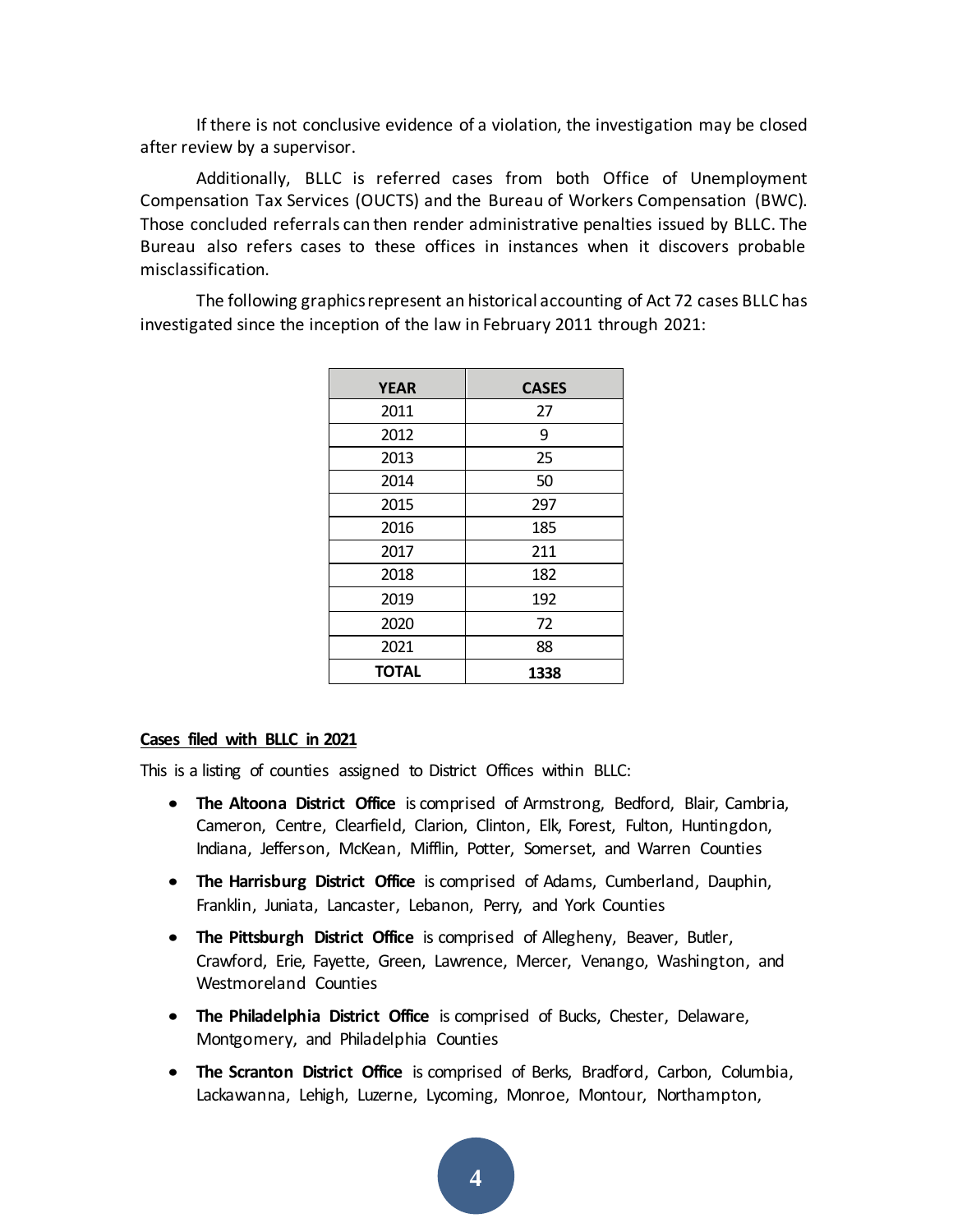Northumberland, Pike, Schuylkill, Snyder, Sullivan, Susquehanna, Tioga, Union, Wayne, and Wyoming Counties

A regional breakdown of Act 72 cases filed in 2021 is as follows:

- Altoona District Office:**8 cases**
- Harrisburg District Office:**30 cases**
- Philadelphia District Office: **19 cases**
- Pittsburgh District Office: **10 cases**
- Scranton District Office: **21cases**

#### **2021 Construction Site Visits**

The Bureau utilizes site visits for in-person interviews, document review, visual observation of work being conducted, and auditing when applicable.

In 2021, the Bureau conducted over 70 on-site investigations of construction sites.

During visits, BLLC investigators distributed educational materials, interviewed workers on the construction sites, and reviewed payroll information when deemed appropriate.

In recent years, the Bureau conducted several job site inspections with the Office of Unemployment Tax Service (OUCTS) tax agents and the Bureau of Workers Compensation in joint compliance efforts.

While the Covid-19 pandemic has limited in-person interactions, visual observations are instrumental in establishment facts.

In an effort to maximize resources, BLLC established an internal working group with the department's OUCTS and BWC. The working group has regular meetings to share information, initiate and further task force investigations, and discuss strategies.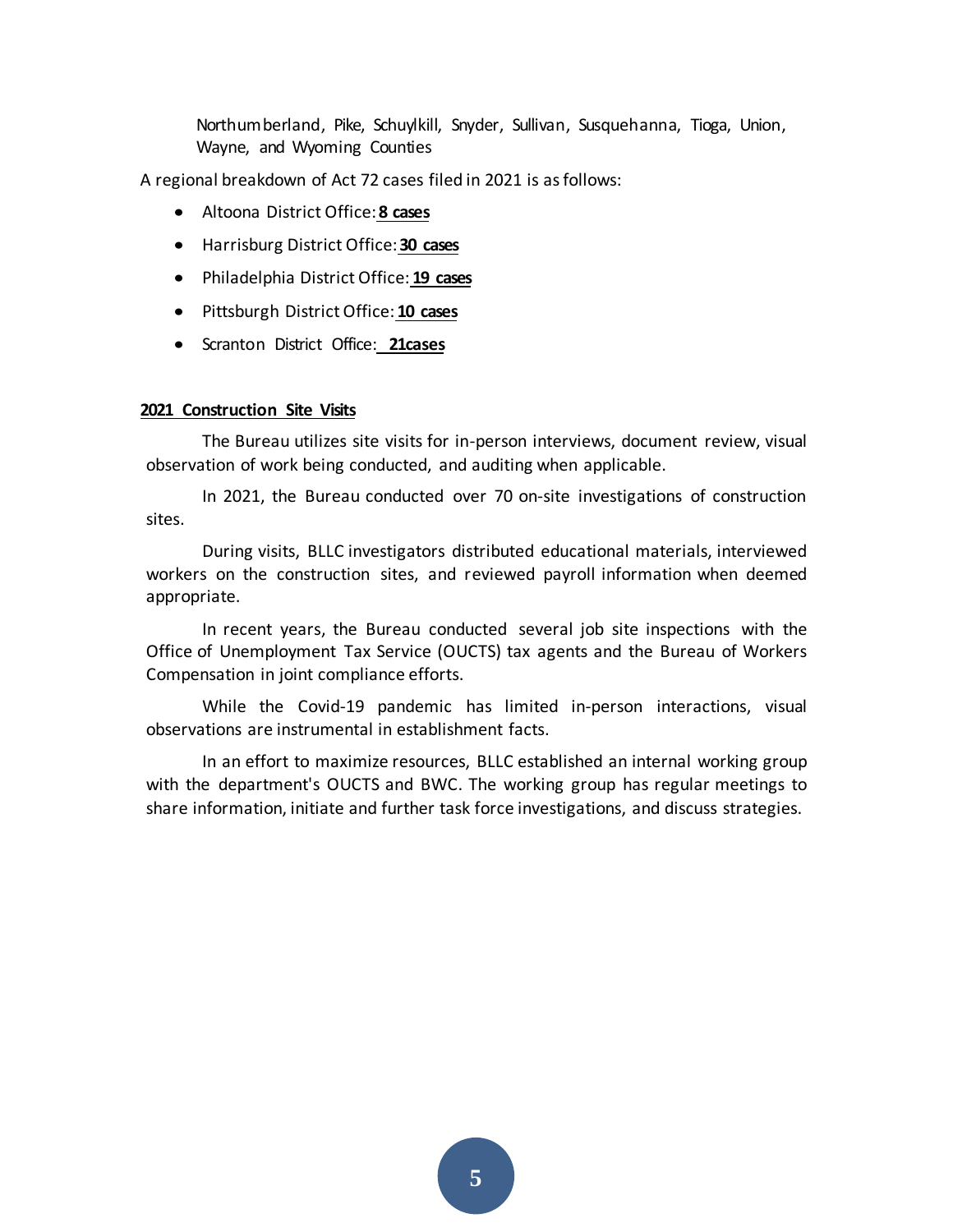#### **Unemployment Compensation Tax Services**

The Office of Unemployment Compensation Tax Services (OUCTS) routinely performs unemployment compensation tax audits on all Pennsylvania businesses. Unemployment Compensation Tax Services has data sharing agreements with the Internal Revenue Service, Pennsylvania Department of Revenue, and Pennsylvania Compensation Rating Bureau that provide an avenue to cross-matched data to identify employers that may not be registered or identify employers reporting different employment levels to different agencies during the same timeframe.

In 2021, OUCTS found 104 construction employers had misclassified 1,250 employees as independent contractors, representing \$26,076,434.82 in underreported wages. $<sup>1</sup>$ </sup>

Once OUCTS has concluded its audit on construction employers and received either payment from the employer for its misclassification or a final determination from an adjudicator that an employer misclassified its workers, the information is given to BLLC for Act 72 enforcement.

#### **Stop-Work Orders under the Act**

The process for the Secretary to shut down a job site is as follows:

- (1) the department must receive information that there is a potential violation;
- (2) BLLC must conduct an investigation into the allegation;
- (3) the department must issue an administrative Order to Show Cause;
- (4) the employer is afforded 20 days to file an answer in writing;
- (5) the employer is then provided notice and a hearing is conducted;
- (6) if evidence presented at the hearing establishes the finding of a violation, the Secretary must petition a court of compete nt jurisdiction for an Order; and
- (7) the employer must be served the Order so it may take effect.

As of December 31, 2021, the Secretary has never initiated proceedings to issue a shut-down order on a job site.

 $^1$  The data reflects overall Act 72 results and includes those cases pending appeal or individuals removed later due to classification error. Actual results may be lower as a result.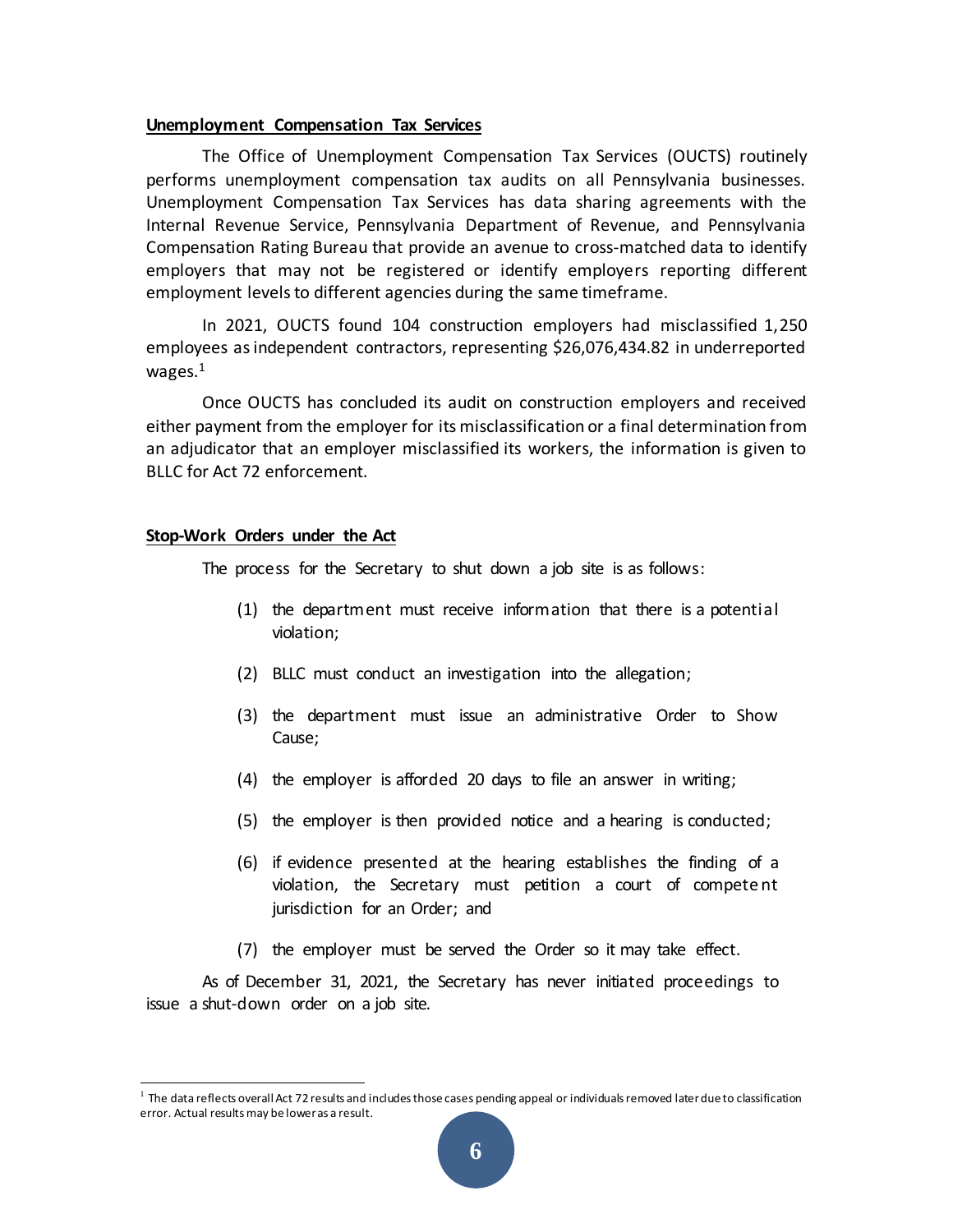#### **Adjudications of Act 72 Complaints**

There were no orders to show cause that resulted in Secretary's Orders being issued against contractors in 2021. Since 2018, 31 Secretary's Orders have been issued, totaling \$325,500 in fines.

#### **Administrative Penalties**

The Bureau collected \$344,148 from 42 contractors in Act 72 violations in 2021. The total fines collected from 2011 through 2021 are \$2,740,440.81.

| <b>YEAR</b> | <b>FINES COLLECTED</b> |  |
|-------------|------------------------|--|
| 2011        | Ś                      |  |
| 2012        | \$                     |  |
| 2013        | \$                     |  |
| 2014        | \$12,500.00            |  |
| 2015        | \$217,450.00           |  |
| 2016        | \$383,033.28           |  |
| 2017        | \$360,359.98           |  |
| 2018        | \$566,845.16           |  |
| 2019        | \$531,874.73           |  |
| 2020        | \$324,229.60           |  |
| 2021        | \$344,148.06           |  |
| TOTAL       | \$2,740,440.81         |  |

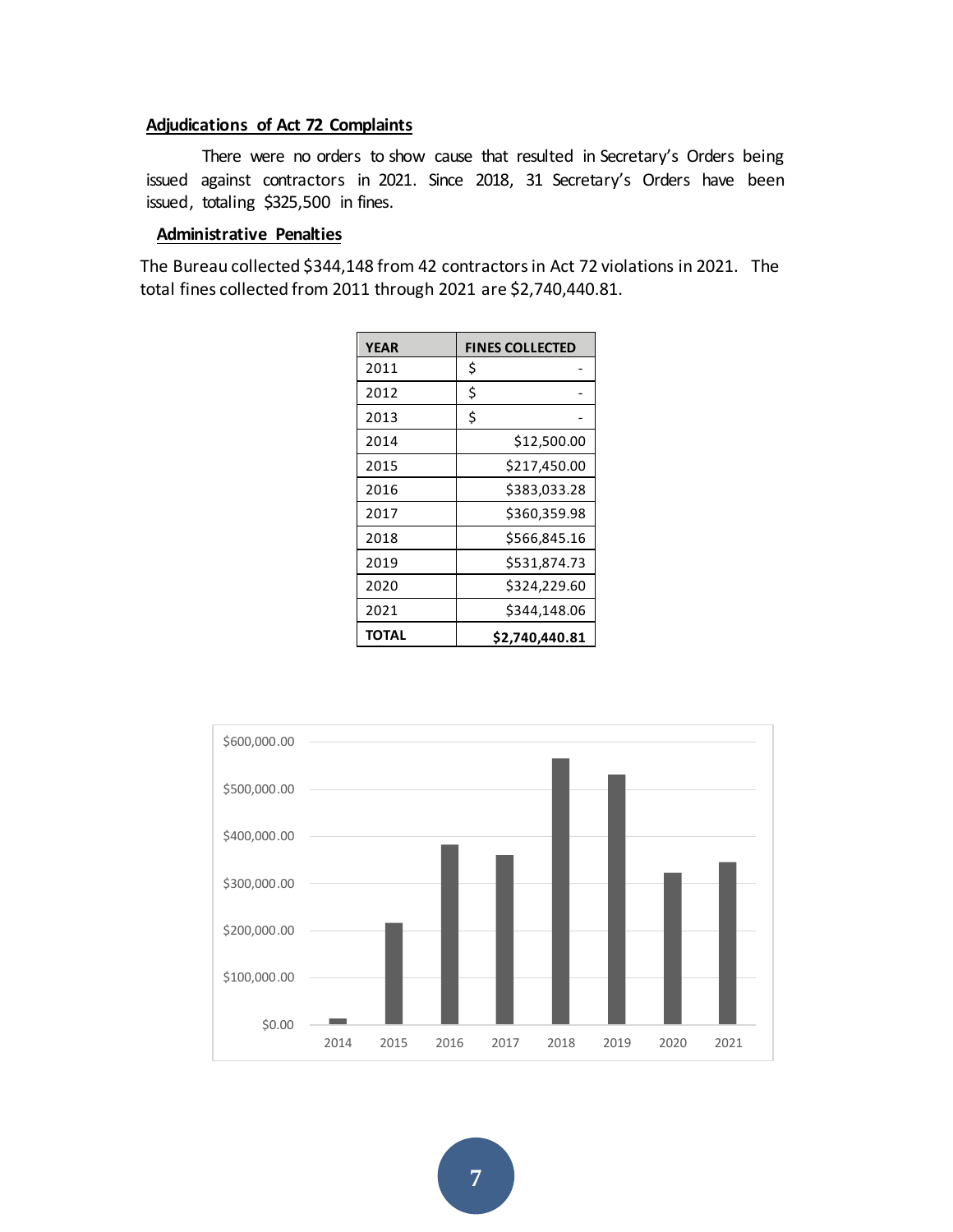## **Contractors in Violation**

| <b>YEAR</b>  | <b>CONTRACTORS IN VIOLATION</b> |
|--------------|---------------------------------|
| 2011         | 0                               |
| 2012         | 0                               |
| 2013         | 0                               |
| 2014         | 15                              |
| 2015         | 105                             |
| 2016         | 143                             |
| 2017         | 117                             |
| 2018         | 185                             |
| 2019         | 163                             |
| 2020         | 64                              |
| 2021         | 42                              |
| <b>TOTAL</b> | 834                             |

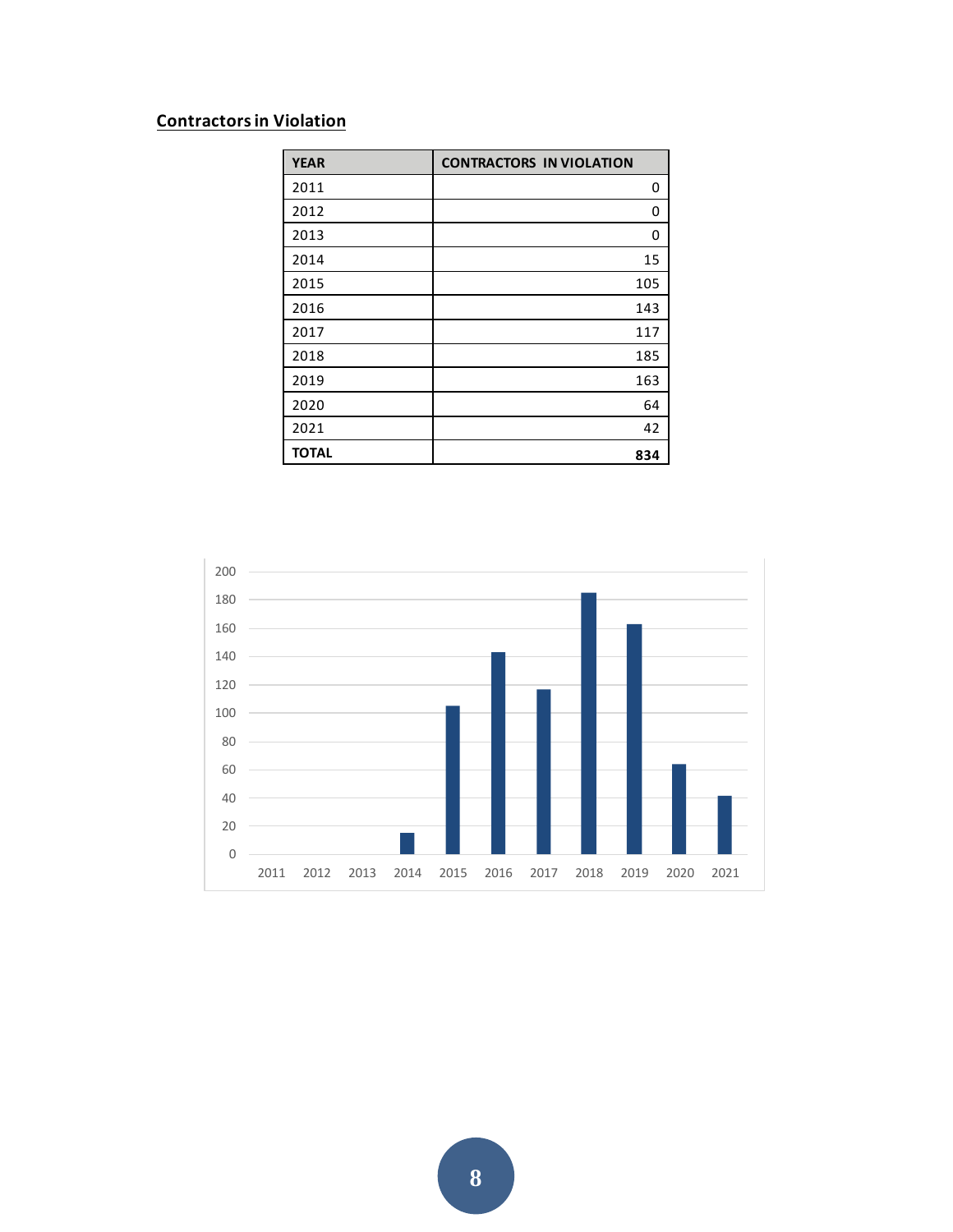## **Act 85: Joint Task Force on Misclassification of Employees**

The Joint Task Force on Misclassification of Employees was created when Governor Tom Wolf signed Act 85 (House Bill 716) into law on October 29, 2020. Act 85 called for the Joint Task Force to be comprised of seven members (or their designees) and chaired by the Secretary of Labor & Industry. The seven members include:

- The Secretary of Labor & Industry
	- Deputy Secretary Basil L. Merenda serves as Secretary Jennifer Berrier's designee
- The Secretary of Revenue
	- Deputy Secretary Brian Barbin serves as Secretary C. Daniel Hassell's designee
- The Attorney General of the Commonwealth of Pennsylvania
	- Chief Deputy Attorney General Nancy A. Walker serves as Attorney General Josh Shapiro's designee
- An individual appointed by the Speaker of the House of Representatives
	- Mr. Hank Butler
- An individual appointed by the President Pro Tempore of the Senate
	- Ms. Joanne Manganello
- An individual appointed by the leader of the House Minority caucus
	- Mr. Lance Claiborne
- An individual appointed by the leader of the Senate Minority caucus
	- Mr. Drew Simpson

Act 85 included specific instructions and requirements to guide the work of the Joint Task Force:

- (1) Create a workplan that outlines how to approach its duties.
- (2) Examine and evaluate the commonwealth's existing enforcement efforts.
- (3) Ensure commonwealth agencies are assessing penalties for violations of employee misclassification laws.
- (4) Review current procedures and establish best practices for accepting and processing complaints.
- (5) Identify barriers that prevent commonwealth agencies from sharing information about and coordinating employee misclassification identification and enforcement.
- (6) Develop recommendations for statutory changes as necessary to address worker misclassification more effectively.
- (7) Determine how much revenue is lost annually to the a) General Fund; b) Workers' Compensation Administrative Fund; c) and the UC Trust Fund because of employee misclassification.
- (8) Prepare a plan of action with businesses, labor organizations, and the community to increase public awareness of employee misclassification and to reduce its pervasiveness and harmful effects.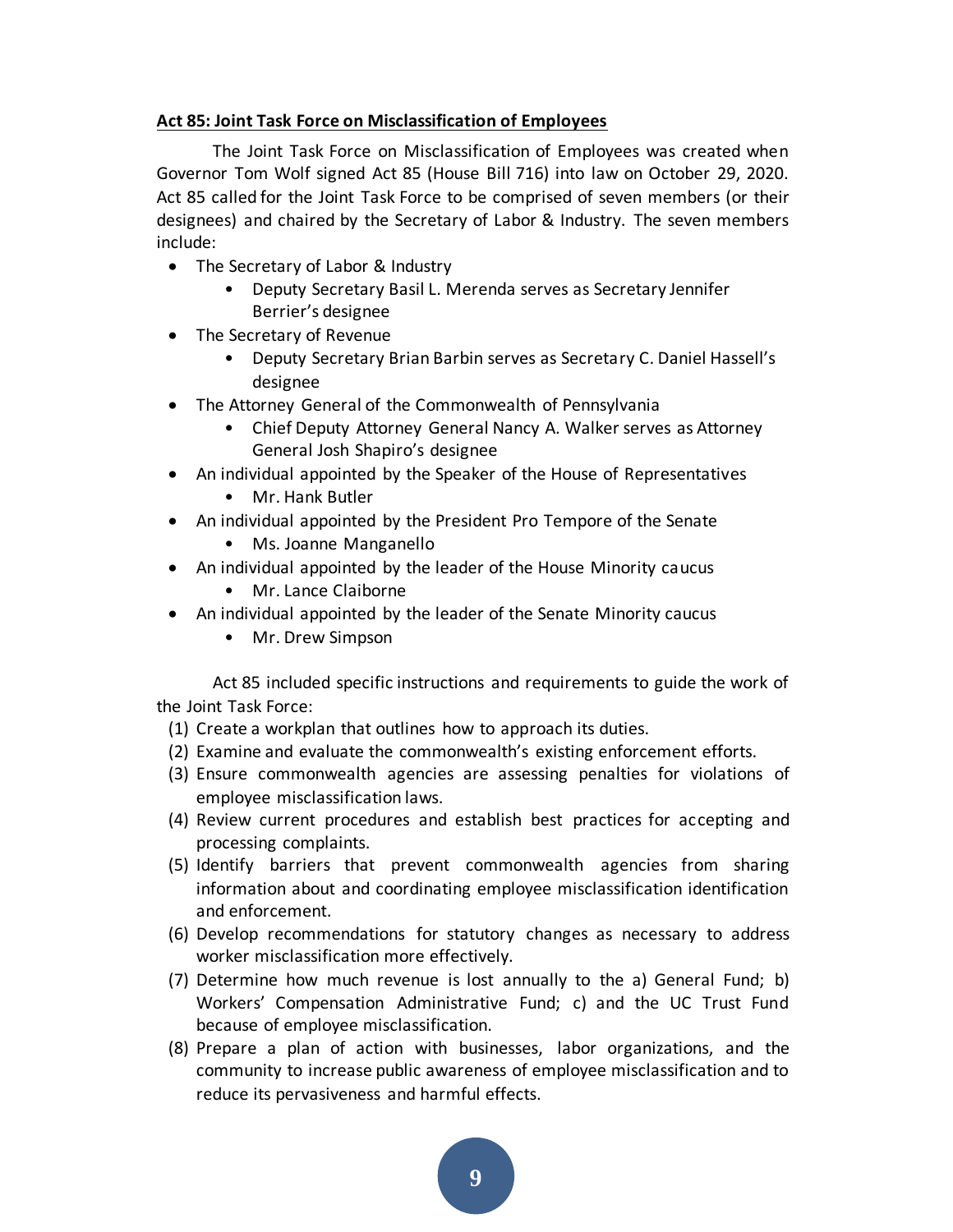The Joint Task Force has submitted its annual report to the General Assembly by March 1, 2022, as required by Act 85 of 2020.

In the report, the members of the Joint Task Force include estimates of the cost of misclassification to the UC Trust Fund, the Workers' Compensation system, and the General Fund. The report also includes 15 unanimously agreed upon recommendations to the General Assembly to address the problem of misclassification of employees.

#### **Analysis and Conclusions**

The COVID-19 pandemic continued to have a considerable impact over job site visits and the number of cases that the Bureau addressed in 2021.

In 2021, the Joint Task Force on Misclassification of Employees began its public meetings on the serious nature of misclassification and the widespread impacts it can have on state and local areas. It will continue to meet until its statutory authority expires in December 2022.

Increased enforcement will help vulnerable workers, who are unaware of the Act or fear retaliation if they file a complaint, to better understand their rights under the law.

The Bureau will continue its educational efforts by proactively engaging industry organizations and workers through informative presentations.

The Bureau will continue its cooperative collaboration with OUCTS. As a result of those referrals, the Bureau has already collected \$34,000 from 13 contractors in violation.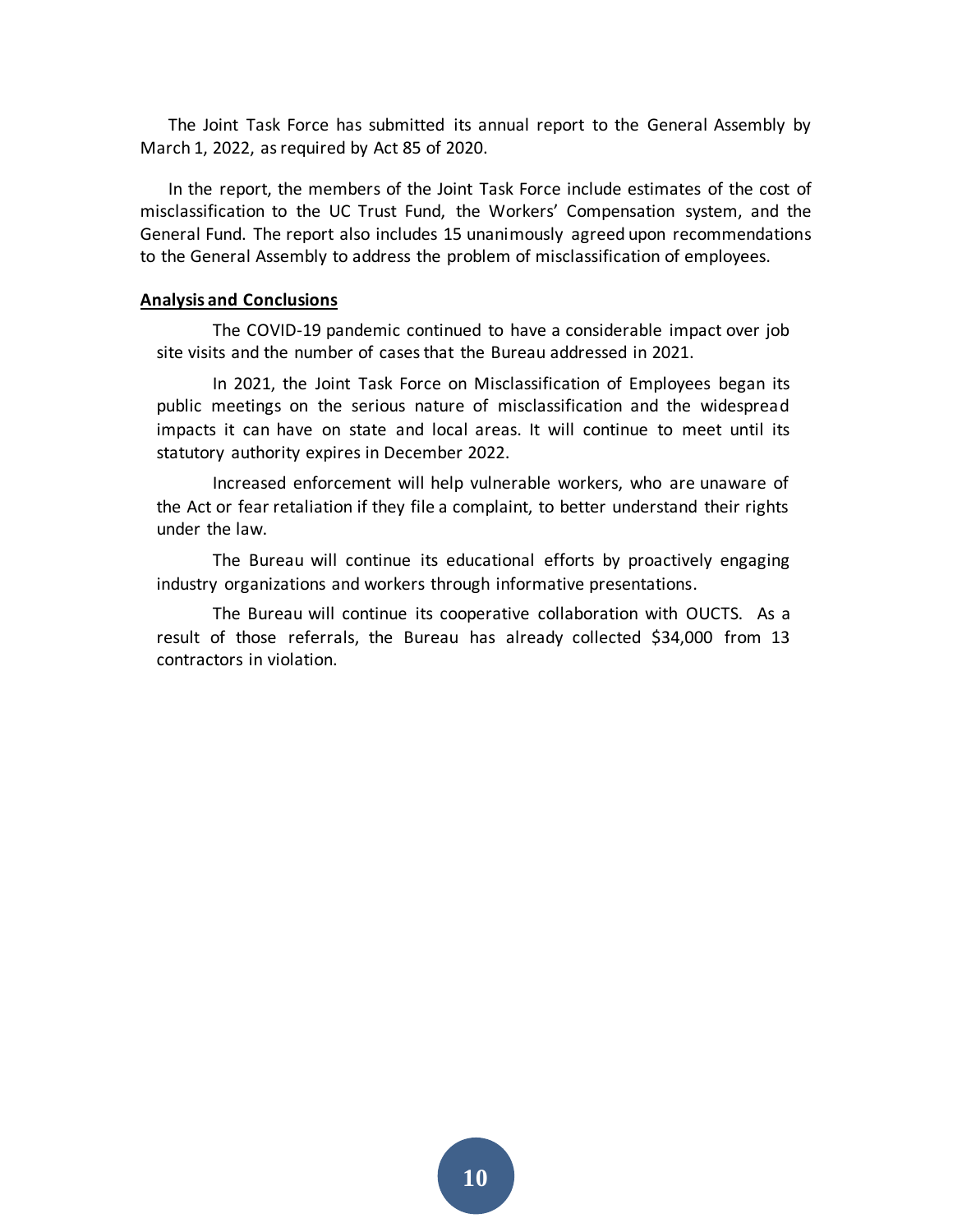## ADDENDUM

## **Contractors Who Paid Act 72 Fines in 2021**

| <b>CONTRACTOR IN VIOLATION</b>                | <b>FINE AMOUNT PAID</b> | <b>DISTRICT OFFICE</b> |
|-----------------------------------------------|-------------------------|------------------------|
| AJ's Carpentry                                | \$6,973.06              | Harrisburg             |
| All Phase Fence Co. Inc                       | \$1,500.00              | Philadelphia           |
| Allegheny City Electric                       | \$1,500.00              | Pittsburgh             |
| Angelilli Services LLC                        | \$500.00                | Harrisburg             |
| <b>Blinov Constriction LLC</b>                | \$5,000.00              | Pittsburgh             |
| <b>Brant Builders Inc</b>                     | \$3,750.00              | Harrisburg             |
| <b>Buterbaugh Construction LLC</b>            | \$1,000.00              | Harrisburg             |
| Carpenter's Tool LLC                          | \$750.00                | Harrisburg             |
| Chase Construction *First payment             | \$3,600.00              | Philadelphia           |
| Citaly LLC                                    | \$3,000.00              | Harrisburg             |
| <b>Citline-Hamilton Builders LLC</b>          | \$25,875.00             | Scranton               |
| CJM Property Maintenance Inc                  | \$2,250.00              | Scranton               |
| Coffee Run Construction LLC                   | \$750.00                | Harrisburg             |
| Commercial Flooring Professionals Inc         | \$2,500.00              | Harrisburg             |
| <b>Commercial Interiors North America LLC</b> | \$10,500.00             | Philadelphia           |
| Detwiler Roofing LLC                          | \$41,250.00             | Harrisburg             |
| E Morales Drywall LLC                         | \$12,000.00             | Harrisburg             |
| <b>Final Grade Inc</b>                        | \$2,400.00              | Harrisburg             |
| <b>Geiers Construction &amp; Ironwork</b>     | \$3,000.00              | Harrisburg             |
| <b>GPR Drywall Service LLC</b>                | \$9,500.00              | Altoona                |
| <b>Grant Hilfiger Contracting LLC</b>         | \$1,500.00              | Scranton               |
| Hamacher Contracting LLC                      | \$2,250.00              | Altoona                |
| JE Horst Builder LLC                          | \$13,500.00             | Harrisburg             |
| JN Wire                                       | \$2,000.00              | Philadelphia           |
| JS General Contracting Inc                    | \$6,000.00              | Altoona                |
| Lebanon Valley Concrete Contractors LLC       | \$750.00                | Harrisburg             |
| Marc E Fenker Inc                             | \$500.00                | Scranton               |
| Markles Home Improvements                     | \$3,000.00              | Harrisburg             |
| <b>McVicar General Services</b>               | \$2,000.00              | Harrisburg             |
| <b>MPC Construction Inc</b>                   | \$400.00                | Scranton               |
| Oheler Masonry                                | \$1,500.00              | Philadelphia           |
| <b>Painting Excellence</b>                    | \$750.00                | Philadelphia           |
| <b>Riano Brothers LLC</b>                     | \$5,250.00              | Altoona                |
| RL Groves & Sons Inc                          | \$6,000.00              | Harrisburg             |
| Ryan Wenger Construction LLC                  | \$2,250.00              | Harrisburg             |